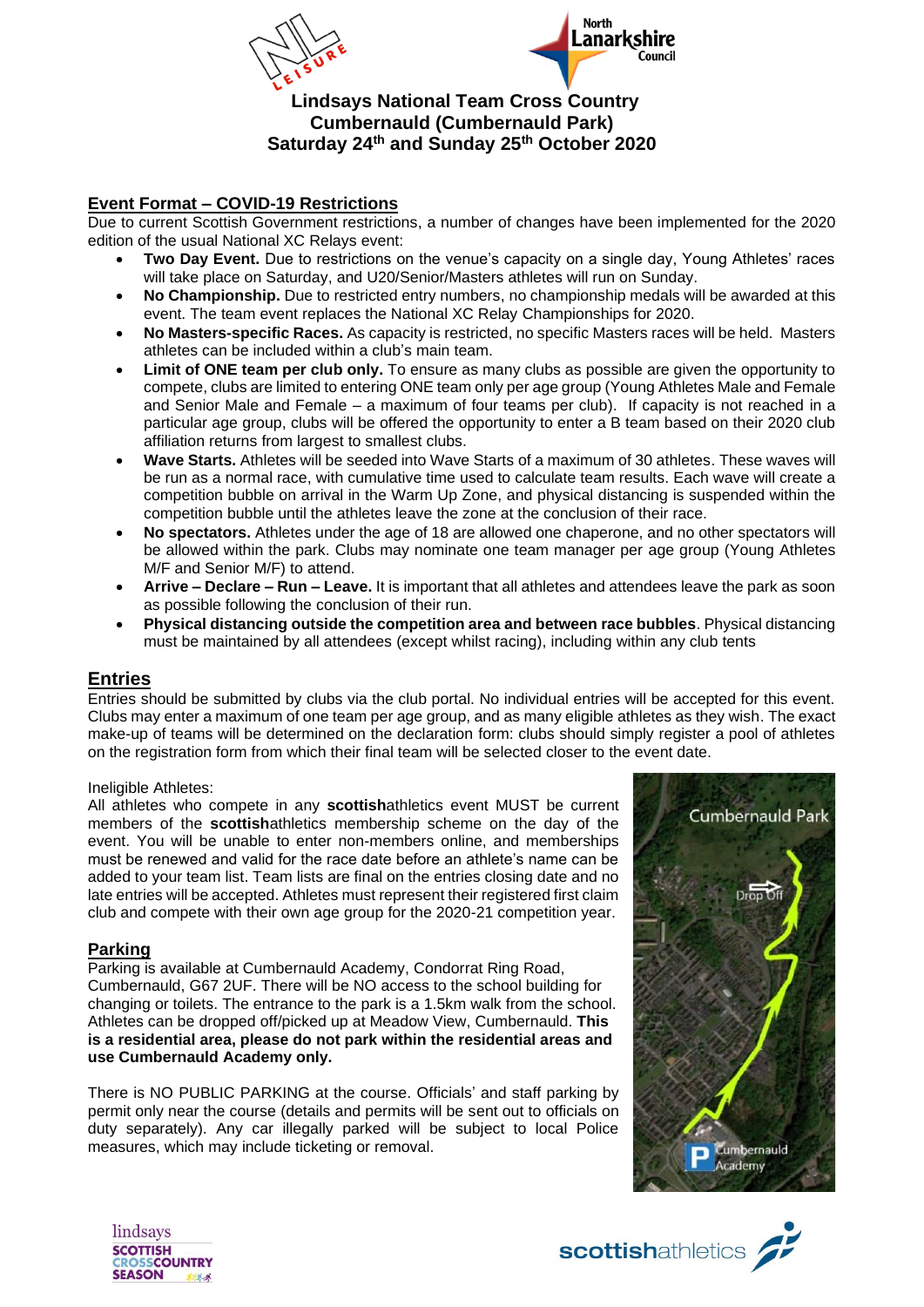



#### **Facilities**

There will be NO food available to purchase at the course, and there will be NO changing facilities available. Toilets will be provided at the Park. **Do not use Cumbernauld Park as a toilet: use the facilities provided.**

Hand sanitising stations will be positioned in and around the event area, and face coverings must be worn where 2m physical distancing cannot be maintained.

At previous year's events there was an unacceptable amount of litter left in Cumbernauld Park. Please put litter in the bins provided or take it home.

Club Tents – club tents are discouraged at this event. However, in inclement weather, club tents may be erected to provide shelter. Gazebos should be left OPEN, with a maximum of one side used against the prevailing wind. Physical Distancing MUST be maintained in and around Club Tents.

#### **Report and Wave Schedule**

Clubs will be told in advance which wave(s) their athletes will be competing in. Young athletes will race in the wave appropriate to their age group. This means that members of the same team will have different arrival and racing times to their teammates. Athletes in the senior event will race within the same wave. This means all members can arrive at the same time and warm up together.

Team performances will be based on the **cumulative time** of the three athletes from each club. Where a club more than one team competing, their A team will be the fastest athletes, and the B team the next athletes. Clubs do not need to declare which athletes will be in which team in advance.

|                          | <b>Arrival Time</b> | <b>Entry to Warm Up FROM</b> | <b>Wave Start</b> | <b>Departure BEFORE</b> |  |  |  |
|--------------------------|---------------------|------------------------------|-------------------|-------------------------|--|--|--|
| <b>Wave Info</b>         | <b>FROM</b>         | <b>Competition Bubble</b>    |                   |                         |  |  |  |
| Wave 1 Leg A (U13G)      | 0900hrs             | 0930hrs                      | 1000hrs           | 1025hrs                 |  |  |  |
| Wave 2 Leg B (U13G/U15G) | 0920hrs             | 0950hrs                      | 1020hrs           | 1045hrs                 |  |  |  |
| Wave 3 Leg C (U15G/U17W) | 0940hrs             | 1010hrs                      | 1040hrs           | 1105hrs                 |  |  |  |
| Wave 4 Leg A (U13G)      | 1000hrs             | 1030hrs                      | 1100hrs           | 1125hrs                 |  |  |  |
| Wave 5 Leg B (U13G/U15G) | 1020hrs             | 1050hrs                      | 1120hrs           | 1145hrs                 |  |  |  |
| Wave 6 Leg C (U15G/U17W) | 1040hrs             | 1110hrs                      | 1140hrs           | 1205hrs                 |  |  |  |
| Wave 7 Open              | 1100hrs             | 1130hrs                      | 1200hrs           | 1225hrs                 |  |  |  |
| <b>BREAK</b>             |                     |                              |                   |                         |  |  |  |
| Wave 1 Leg A (U13B)      | 1200hrs             | 1230hrs                      | 1300hrs           | 1325hrs                 |  |  |  |
| Wave 2 Leg B (U13B/U15B) | 1220hrs             | 1250hrs                      | 1320hrs           | 1345hrs                 |  |  |  |
| Wave 3 Leg C (U15B/U17M) | 1240hrs             | 1310hrs                      | 1340hrs           | 1405hrs                 |  |  |  |
| Wave 4 Leg A (U13B)      | 1300hrs             | 1330hrs                      | 1400hrs           | 1425hrs                 |  |  |  |
| Wave 5 Leg B (U13B/U15B) | 1320hrs             | 1350hrs                      | 1420hrs           | 1445hrs                 |  |  |  |
| Wave 6 Leg C (U15B/U17M) | 1340hrs             | 1410hrs                      | 1440hrs           | 1505hrs                 |  |  |  |

#### **SATURDAY 24TH OCTOBER**

#### **SUNDAY 25TH OCTOBER**

|                           | <b>Arrival Time</b> | <b>Entry to Warm Up FROM</b> | <b>Wave Start</b> | <b>Departure BEFORE</b> |  |  |
|---------------------------|---------------------|------------------------------|-------------------|-------------------------|--|--|
| Wave Info                 | <b>FROM</b>         | <b>Competition Bubble</b>    |                   |                         |  |  |
| Wave 1 Male Sen/U20/40+   | 0900hrs             | 0930hrs                      | 1000hrs           | 1025hrs                 |  |  |
| Wave 2 Male Sen/U20/40+   | 0920hrs             | 0950hrs                      | 1020hrs           | 1045hrs                 |  |  |
| Wave 3 Male Sen/U20/40+   | 0940hrs             | 1010hrs                      | 1040hrs           | 1105hrs                 |  |  |
| Wave 4 Male Sen/U20/40+   | 1000hrs             | 1030hrs                      | 1100hrs           | 1125hrs                 |  |  |
| Wave 5 Male Sen/U20/40+   | 1020hrs             | 1050hrs                      | 1120hrs           | 1145hrs                 |  |  |
| Wave 6 Male Sen/U20/40+   | 1040hrs             | 1110hrs                      | 1140hrs           | 1205hrs                 |  |  |
| Wave 7 Male Sen/U20/40+   | 1100hrs             | 1130hrs                      | 1200hrs           | 1225hrs                 |  |  |
| <b>BREAK</b>              |                     |                              |                   |                         |  |  |
| Wave 1 Female Sen/U20/40+ | 1200hrs             | 1230hrs                      | 1300hrs           | 1325hrs                 |  |  |
| Wave 2 Female Sen/U20/40+ | 1220hrs             | 1250hrs                      | 1320hrs           | 1345hrs                 |  |  |
| Wave 3 Female Sen/U20/40+ | 1240hrs             | 1310hrs                      | 1340hrs           | 1405hrs                 |  |  |
| Wave 4 Female Sen/U20/40+ | 1300hrs             | 1330hrs                      | 1400hrs           | 1425hrs                 |  |  |
| Wave 5 Female Sen/U20/40+ | 1320hrs             | 1350hrs                      | 1420hrs           | 1445hrs                 |  |  |
| Wave 6 Female Sen/U20/40+ | 1340hrs             | 1410hrs                      | 1440hrs           | 1505hrs                 |  |  |
| Wave 7 Female Sen/U20/40+ | 1400hrs             | 1430hrs                      | 1500hrs           | 1525hrs                 |  |  |